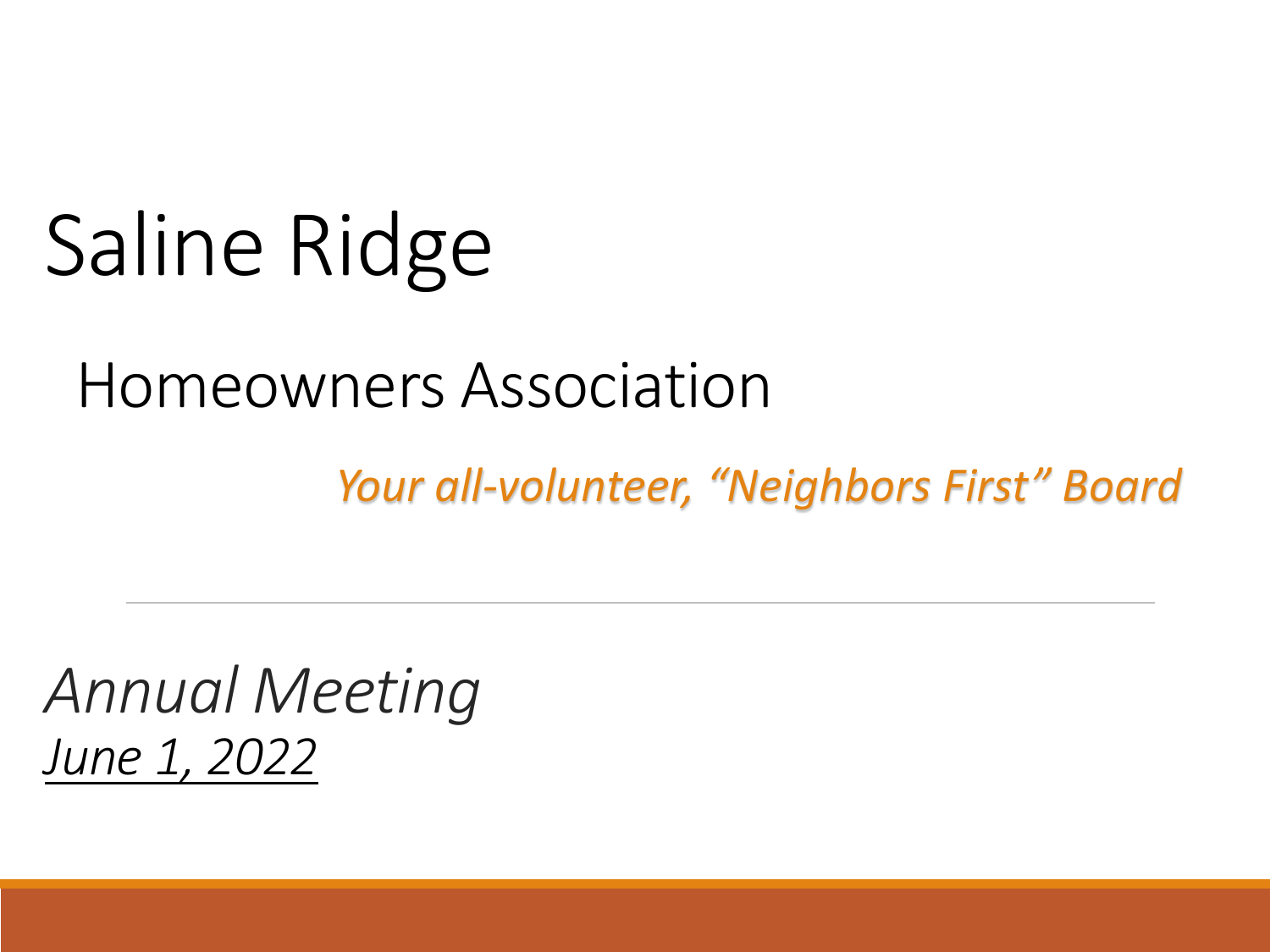#### Introductions

Board of Directors (BOD)

*Todd Irgang* – Senior Director

*Scott Caudill* – Treasurer

*Kris Harper* – Director

*[2 Vacant positions – Could be you!]*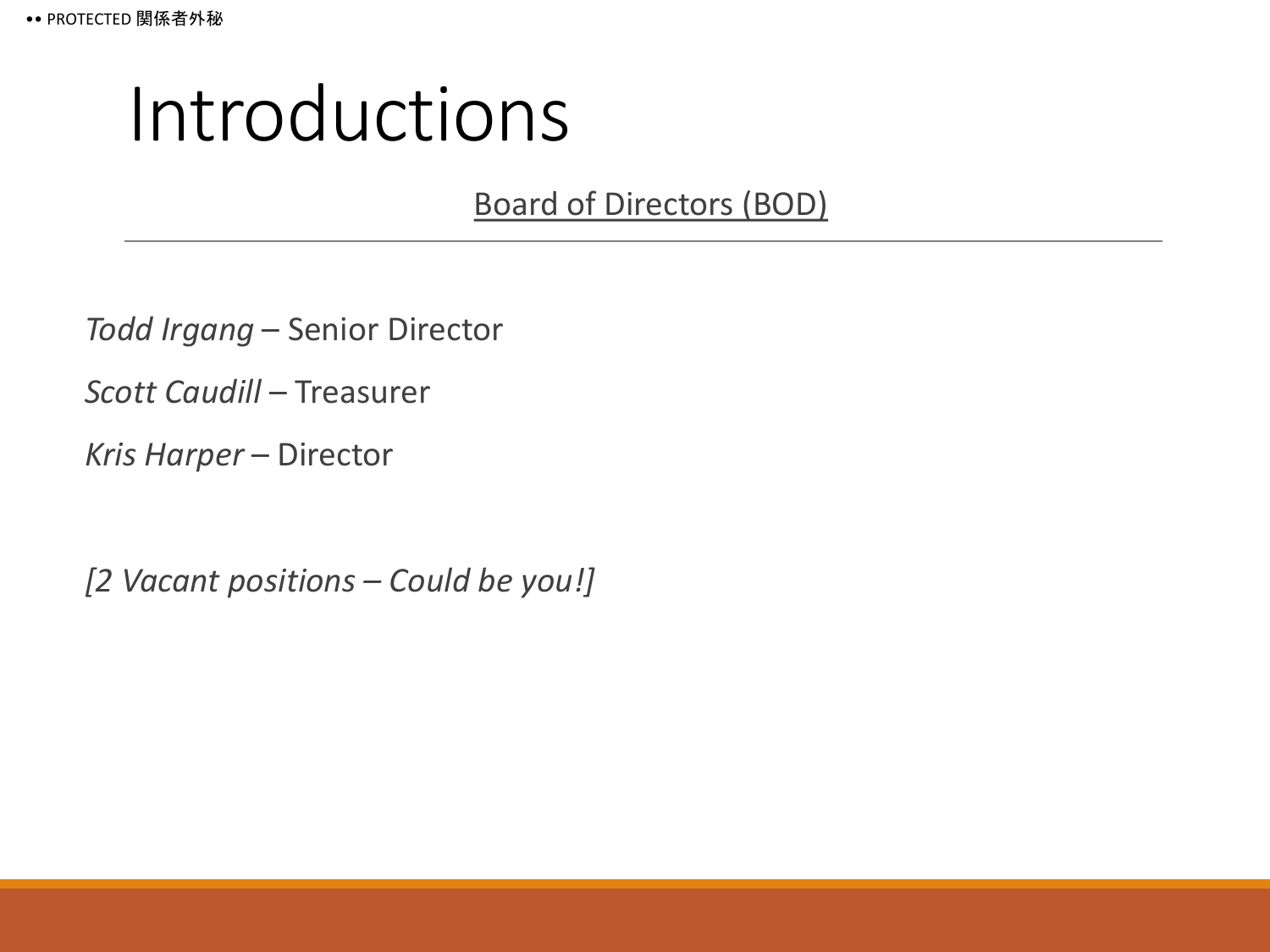#### Agenda

- 1. 2021 Year in Review
- 2. 2022 Goals & Objectives
- 3. Financial Status Report
- 4. 2022 Fiscal Year Budget Review
- 5. Call for New Board Members
- 6. Open Comment / Q & A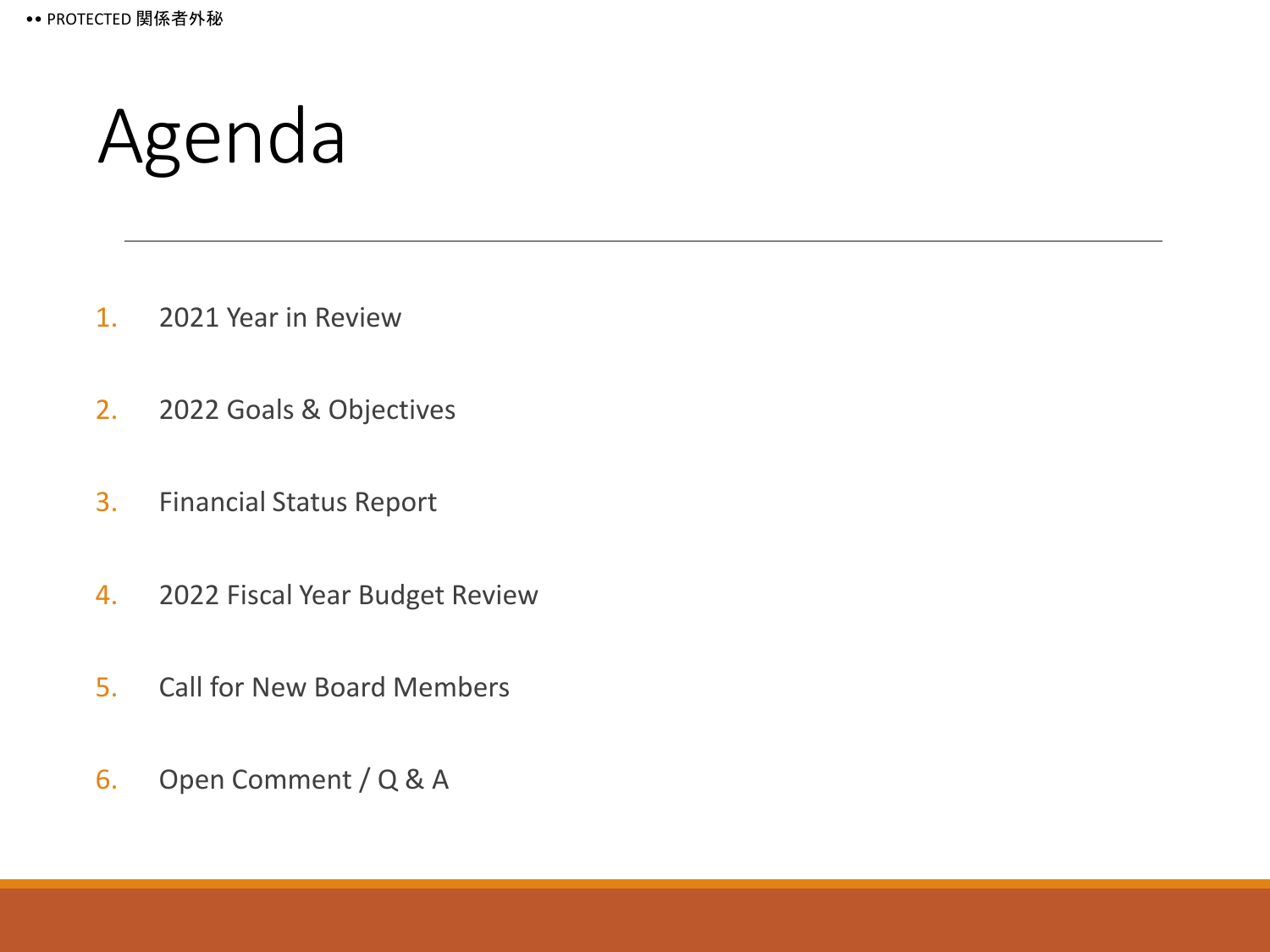#### 2021 Year in Review

 $\triangleright$  Re-bid and established new contract for landscaping for park & and cul-de-sacs with Sentinel -- Todd

➢Conducted speed enforcement discussions w/ County Road Commission – Jan Caudill (co-Treasurer)

➢Continued Completed! Driveway Repair Initiative -- Todd

➢"Neighborly" by-law enforcement --All

*Current Board Policy:*

*The Board is responsible to uphold the rules & bylaws, to maintain a beautiful & harmonious neighborhood. However, we are a volunteer board and are "neighbors first". The Board does not actively police the neighborhood for violations, but will always investigate complaints if raised by a resident and take appropriate action.*

*If you have a concern with a potential violation in the neighborhood, send an email to the Board at [boardofdirectors@salineridge.com,](mailto:boardofdirectors@salineridge.com) or address the complaint in writing to any Board member. The Board will not act solely on anonymous or verbal complaints, but will not disclose the originator of any formal complaint.*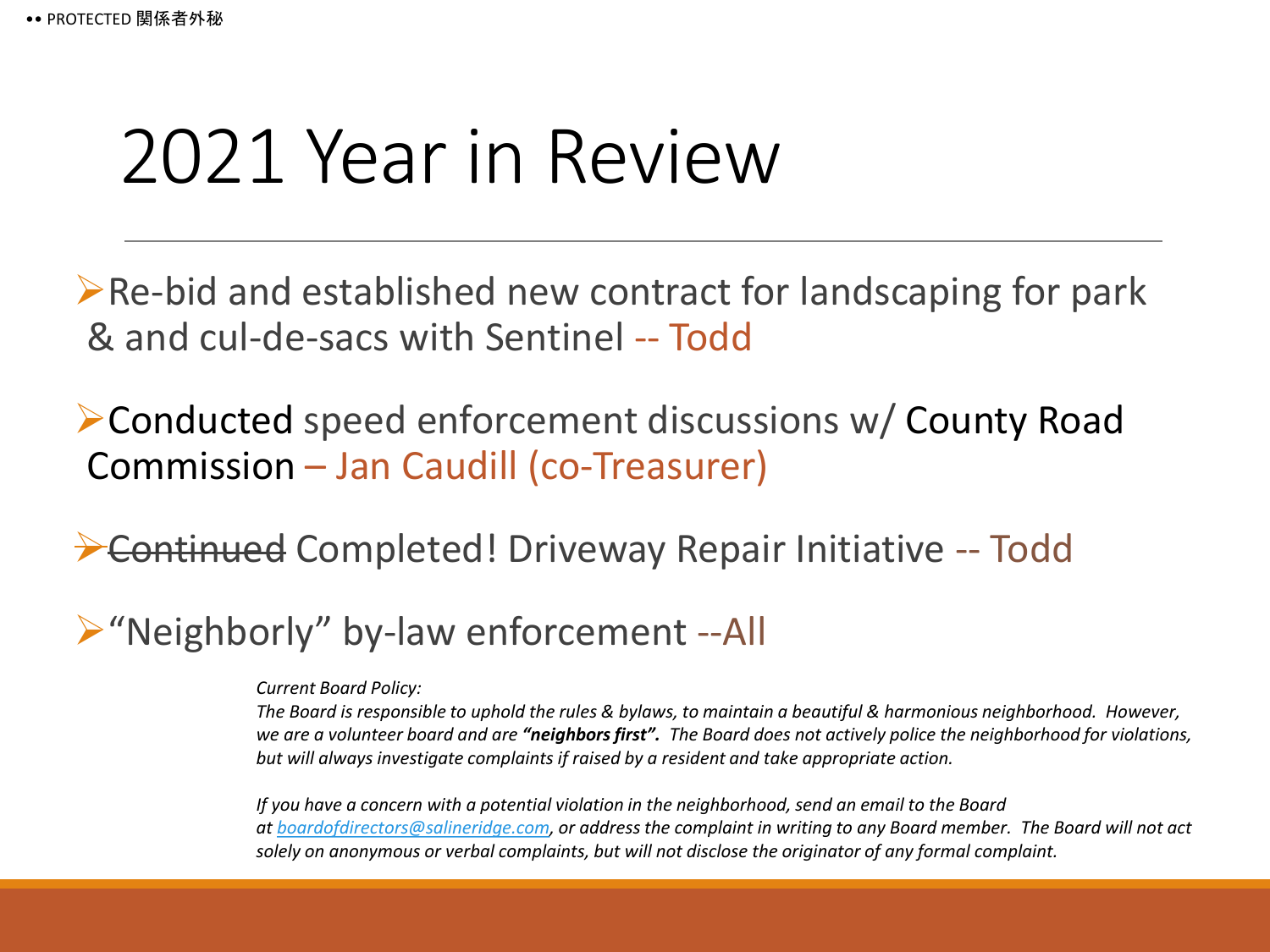#### Driveway Repair





➢All Driveways noted in 2019 inspection have been repaired. Thank you!

➢Several more owners recently repaired on their own. Double thank you!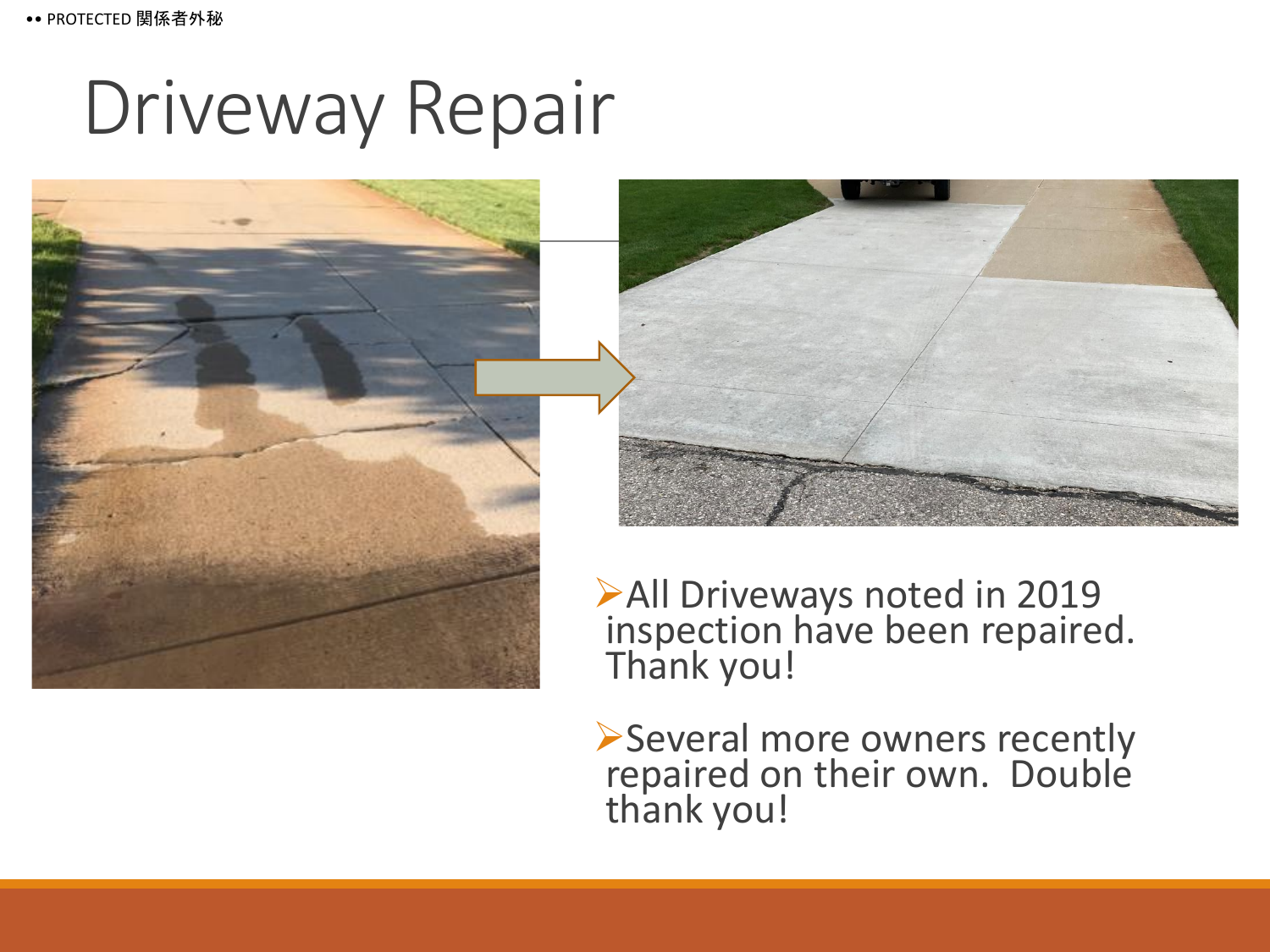#### Driveway Repair Standards

Level 1

Level 2

**Level 3**





Minor surface cracking on a single slab. Immediate repair is not required, but will need to be addressed if it progresses. Recommend sealing or repairing cracks to prevent getting worse.

Multiple slabs contain surface cracks, or there is minor uneven or heaved surfaces. Will need to be monitored closely to ensure no worsening of uneven surfaces that could cause aesthetic and/or safety issues.

Moderate to severe uneven or heaving surfaces exist, or noticeable sections of concrete are missing. Must be addressed immediately.

➢No additional inspections planned at this time, but the Board will monitor and act if needed.

➢Please judge your own driveway and make repairs if needed to keep our neighborhood looking great!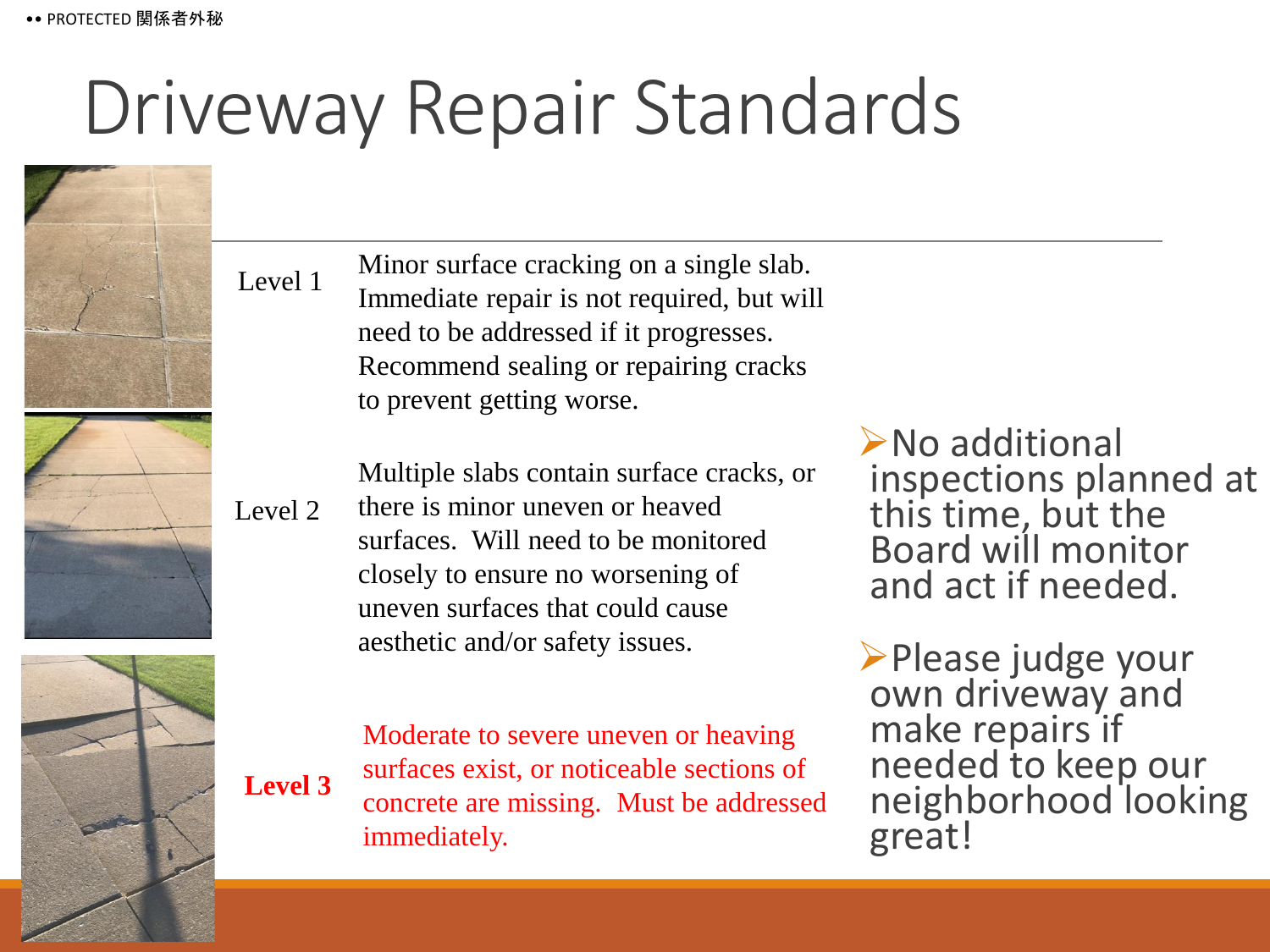# 2022 Goals & Objectives

➢Operate in "Maintenance mode"

➢Continue to save money for park path resurface project

➢Halloween Party! Other activities available pending volunteer support.

➢Solar panel rules review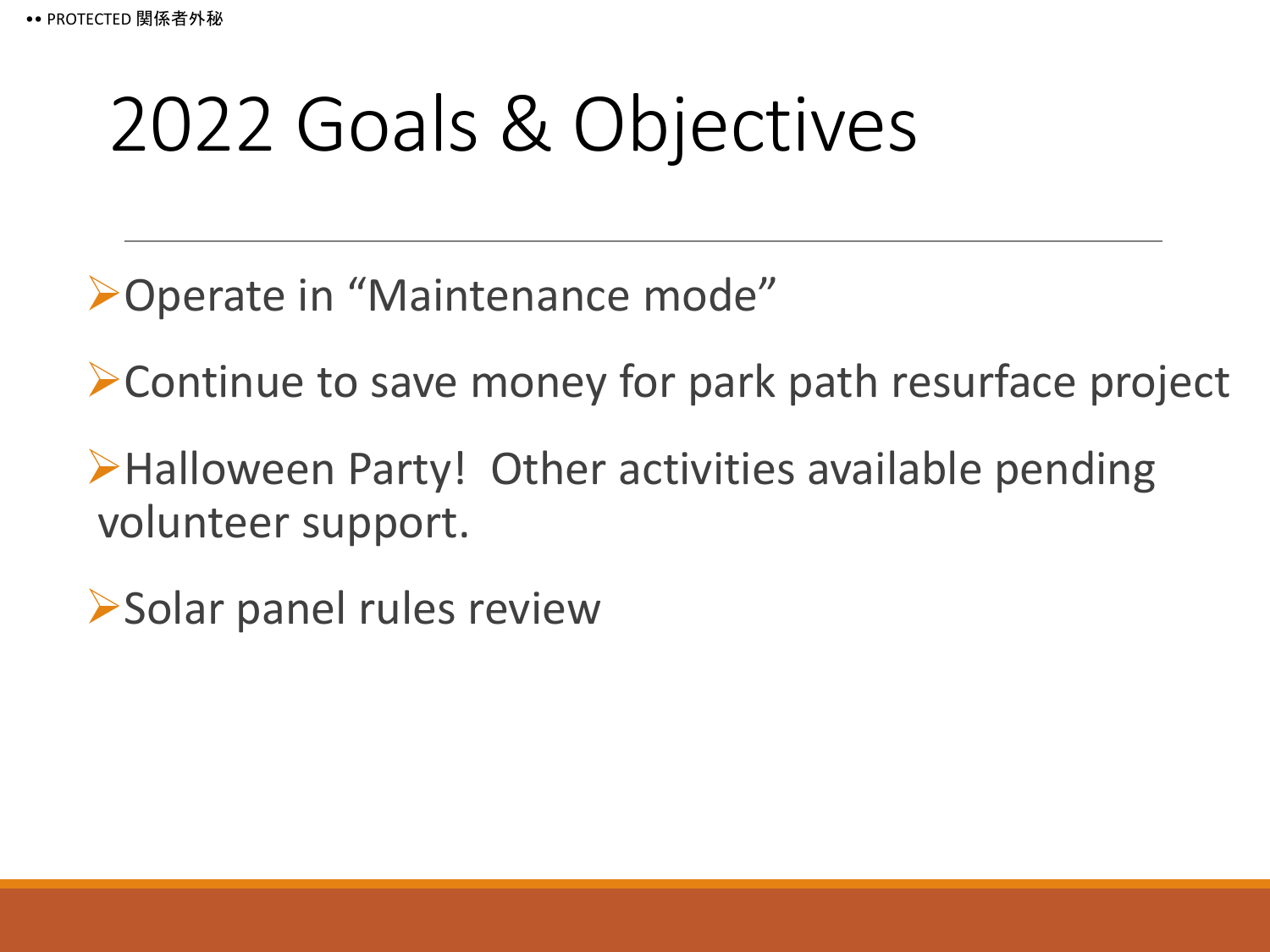# Solar Panel Current Condition

➢Current SRHA By-laws do not specifically address solar installations

➢Current SRHA Board Architectural Rules effectively prohibit installations on a majority of residences

| Project             | Requirement                                                                                       | <b>Notes</b>                                                              |
|---------------------|---------------------------------------------------------------------------------------------------|---------------------------------------------------------------------------|
| <b>Solar Panels</b> | Solar panels mounted on the dwelling must not be visible from any road within the<br>subdivision. | Max size of installation should adhere to York<br>Township building code. |

➢Home solar installations broadly have increased due to declining costs, increasing environmental consciousness, tax incentives, and improved technology

➢Only had one recent formal request for solar installation, which would meet the current Rule, and a couple other informal inquiries. But the current Rule may have the effect of discouraging new proposals. **Figure is a constrained on the dwelling must not be visible from any road within the substrictions for neighborhood in the substrictions for one informal consciousness, tax incentives, and improved<br>
Proveship building cod** 

➢York Township ordinances encourages solar installations, with sensible aesthetic and functional restrictions (SRHA need not duplicate)

**Proposal Being Considered: Revise SRHA Board Architectural Rules to more closely align with York Township ordinances, while maintaining some additional** 

#### **York Twp Ordinances:**

"…[ordinances are established] to promote the safe, effective, and efficient use of solar energy systems to generate electricity."

**"B. Findings.** The Township has found that solar energy is an abundant, renewable, and nonpolluting energy resource of which some residents and utility companies would like to make use. Generation of electricity by these facilities will reduce dependence on non-renewable energy resources and decrease air and water pollution that results from the use of conventional fossil fuels. Solar energy systems will also enhance the reliability and power quality of the power grid, reduce peak power demands, and help diversify the Township's energy supply."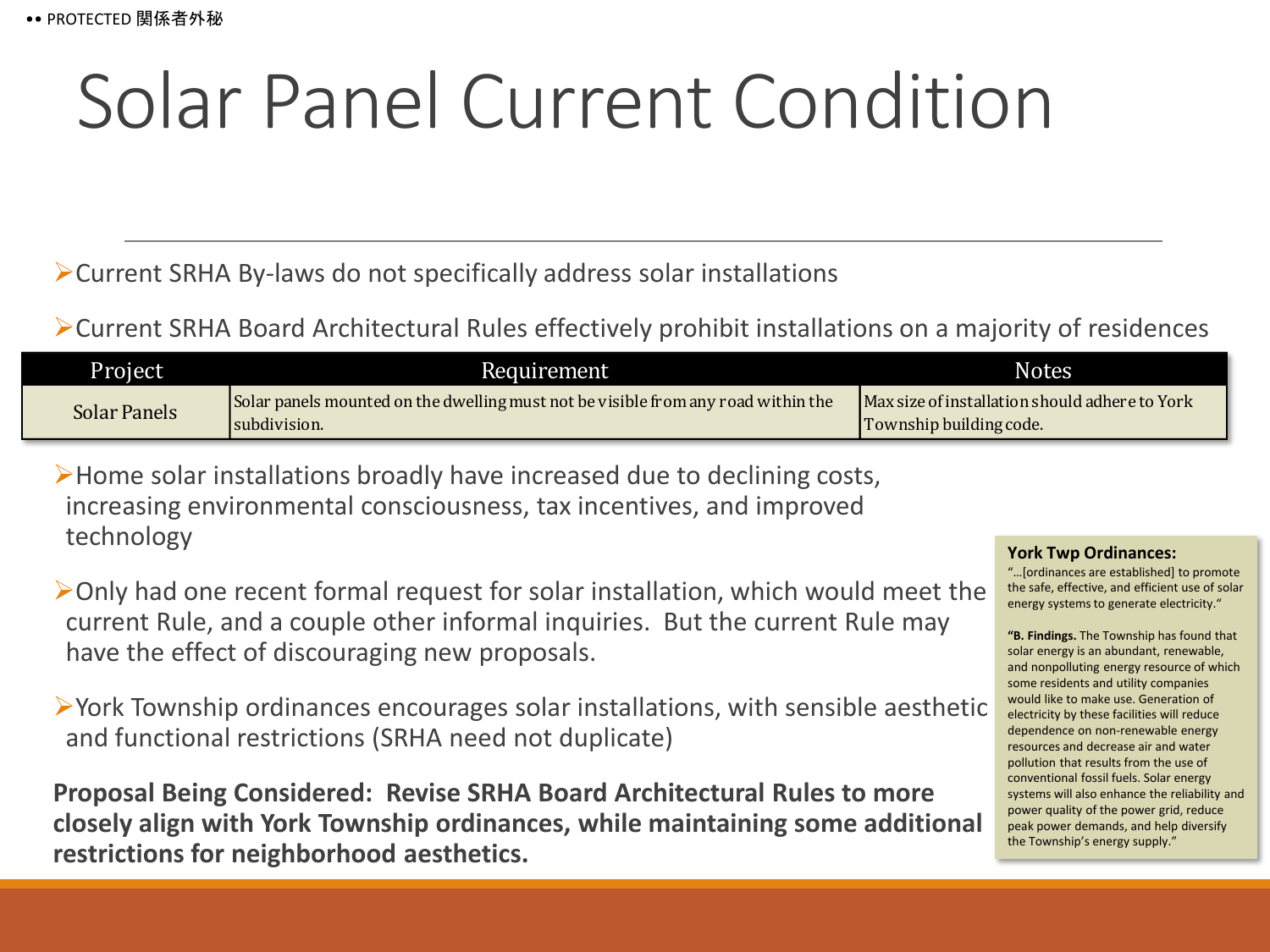## Solar Panel Technology



Traditional Rack Mount



Low Profile Panels *(ie. Sunpower)*

> Many advances in Solar Panel design in recent years.



Solar Roof / Solar Shingles *(ie. Tesla, CertainTeed, Luma)*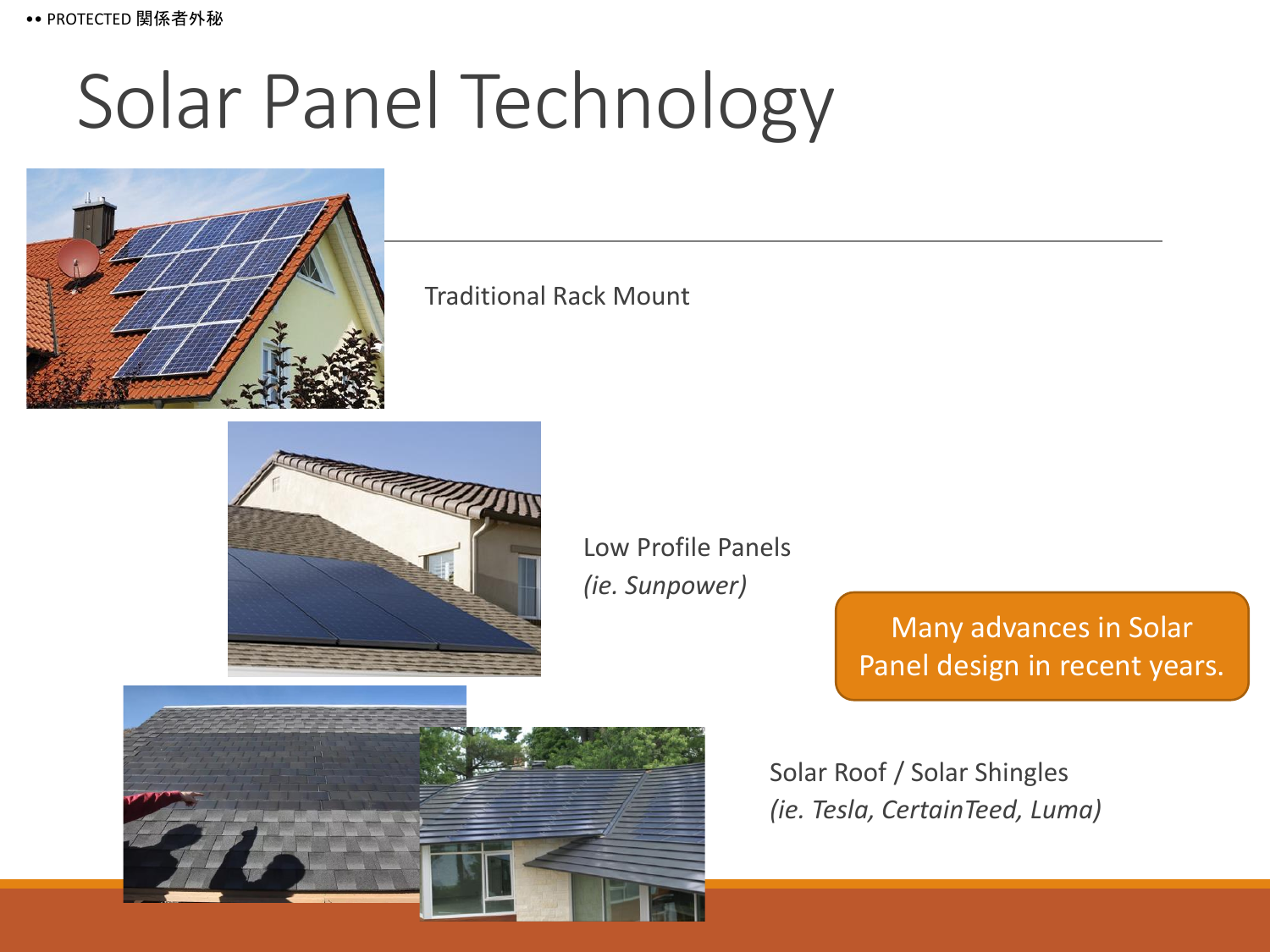#### Solar Panel Proposal

#### Current Board Rule

| Project      | Requirement                                                                                       | Notes                                                                     |  |
|--------------|---------------------------------------------------------------------------------------------------|---------------------------------------------------------------------------|--|
| Solar Panels | Solar panels mounted on the dwelling must not be visible from any road within the<br>subdivision. | Max size of installation should adhere to York<br>Township building code. |  |

#### Draft Revision

| Project      | Requirement                                                                                                                                                                                                                                                                                                                                                                                                                                                                                                                                                                                                                                                                                                                                                                                                                                                                                                           | <b>Notes</b>                                                                                                             |
|--------------|-----------------------------------------------------------------------------------------------------------------------------------------------------------------------------------------------------------------------------------------------------------------------------------------------------------------------------------------------------------------------------------------------------------------------------------------------------------------------------------------------------------------------------------------------------------------------------------------------------------------------------------------------------------------------------------------------------------------------------------------------------------------------------------------------------------------------------------------------------------------------------------------------------------------------|--------------------------------------------------------------------------------------------------------------------------|
| Solar Panels | > Roof or Wall mounted systems using traditional rack-mount design must not be<br>visible by a pedestrian or passenger vehicle at any point along the portion of the<br>subdivision road fronting the residence. This generally limits installations to roof or<br>wall surfaces on the rear of the house, which may be visible from other locations in<br>the subdivision.<br>> For houses on corner lots, panels may not directly face the side street, but may be<br>visible from the side street.<br>> "Solar Roof" "Solar Shingles" or flush mount panels may be acceptable on portions<br>visible in front of the dwelling, but will be reviewed case by case.<br>> Ground mounted systems must be located in the back yard of the property, and<br>must adhere to York Twp ordinances for concealment.<br>> The Board may require remediation or removal of panels that become unsightly or<br>non-functional. | Consult York Twp ordinances for limits on max<br>size of installation and other location and<br>appearance requirements. |

➢Please share your thoughts – Should allow more? Less?

➢Send email to *[boardofdirectors@salineridge.com](mailto:boardofdirectors@salineridge.com)* and give us your feedback.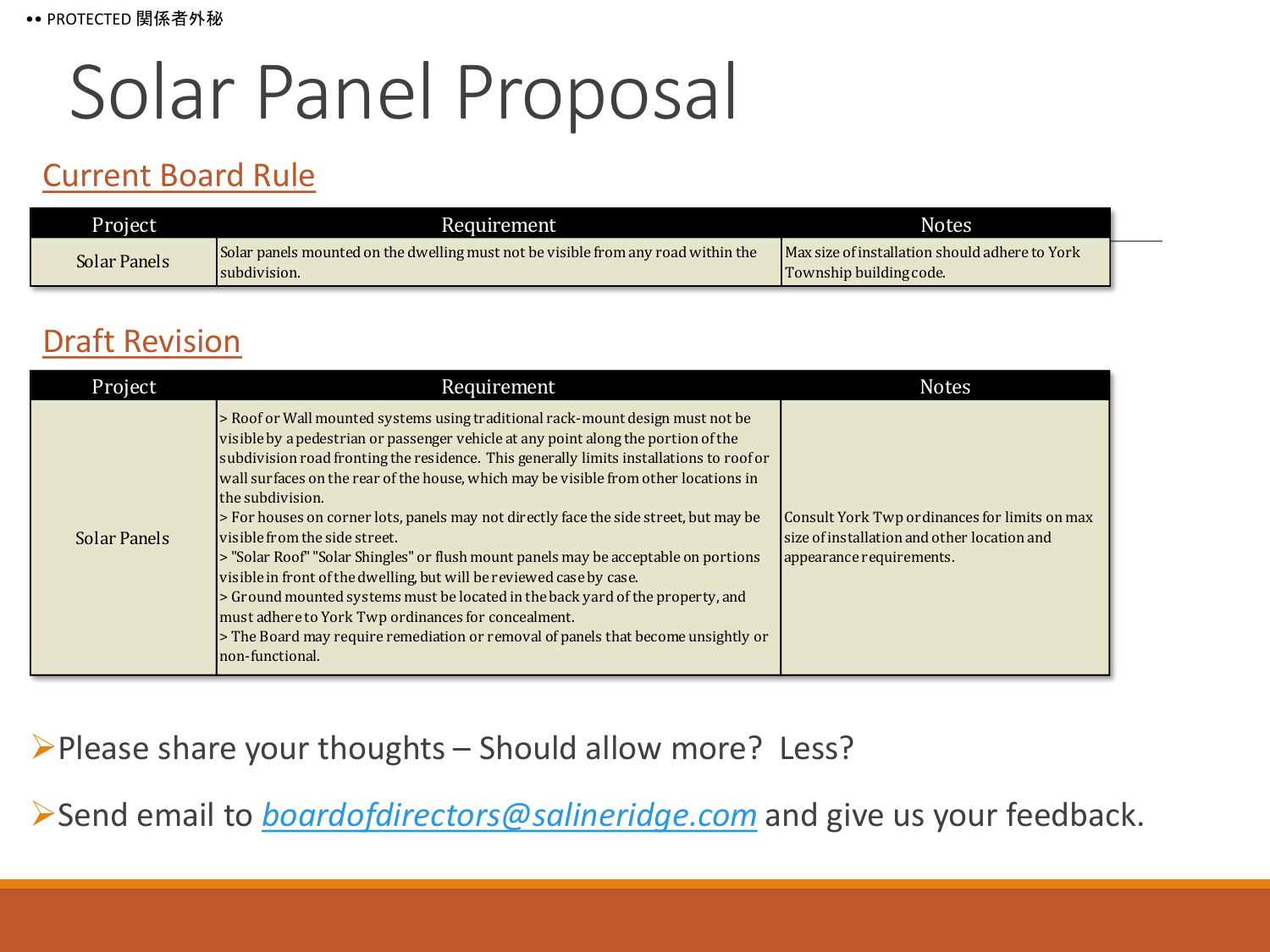#### •• PROTECTED 関係者外秘

#### 2021 Financial Review

| CHECKING ACCOUNT BALANCE - Beginning 3/1/2021                  |                 |                 |                   | \$9,606.34  | \$5,072.81      |
|----------------------------------------------------------------|-----------------|-----------------|-------------------|-------------|-----------------|
| <b>INCOME and ADDITIONS</b>                                    | <b>Budgeted</b> | <b>Actual</b>   | Variance          |             |                 |
| <b>Association dues collected</b>                              | \$22,200.00     | \$22,200.00     | \$0.00            |             |                 |
| <b>Fines</b>                                                   | 0               | \$25            | \$25.00           |             |                 |
| <b>Total Checking Income YTD</b>                               |                 |                 |                   | \$22,225.00 | \$<br>22,000.00 |
| <b>EXPENSES</b>                                                | <b>Budgeted</b> | <b>Actual</b>   | <b>B/W Budget</b> |             |                 |
| Maintenance - Common Areas                                     | \$10,000.00     | (59, 523.46)    | \$476.54          |             |                 |
| <b>BOD Operation Expenses</b>                                  | \$400.00        | ( \$448.64)     | (548.64)          |             |                 |
| Insurance                                                      | \$1,100.00      | (51,089.00)     | \$11.00           |             |                 |
| <b>Web Site</b>                                                | \$205.00        | (\$205.00)      | \$0.00            |             |                 |
| <b>Social Committee</b>                                        | \$300.00        | ( \$141.69)     | \$158.31          |             |                 |
| <b>Rebate Program</b>                                          | \$7,400.00      | (57,400.00)     | \$0.00            |             |                 |
| Park Path Fund (Xfer to Savings)                               | \$1,520.00      | (51,520.00)     | \$0.00            |             |                 |
| <b>Total Expenses</b>                                          | \$20,925.00     | ( \$20, 327.79] | \$597.21          | \$20,327.79 | \$<br>17,666.47 |
| Xfer to Savings (Interest Bearing Acct)                        |                 | (\$1,980.00)    |                   |             |                 |
| CHECKING ACCOUNT BALANCE - End 3/1/2022                        | \$9,523.55      | \$<br>9,606.34  |                   |             |                 |
| SAVINGS ACCOUNT BALANCE - Beginning 3/1/2021                   |                 |                 |                   | \$25,437.66 | \$25,435.55     |
| Interest                                                       |                 | \$7.28          |                   |             |                 |
| <b>Transfer from Checking</b>                                  |                 |                 |                   |             |                 |
| SAVINGS ACCOUNT BALANCE - End 3/1/2022                         |                 | \$28,944.94     | \$25,437.66       |             |                 |
| Unrestricted Savings (ex. Maintenance, Common Areas, etc.)     | \$<br>11,344.94 |                 |                   |             |                 |
| Park Path / Road Repair Fund                                   |                 |                 |                   |             |                 |
| Annual Deposits of \$1520 Made in 2016, 2017, 2018, 2020, 2021 |                 |                 |                   |             |                 |
| Warner Road Fund of \$10K Moved to Park Path Fund in 2020      |                 |                 |                   |             |                 |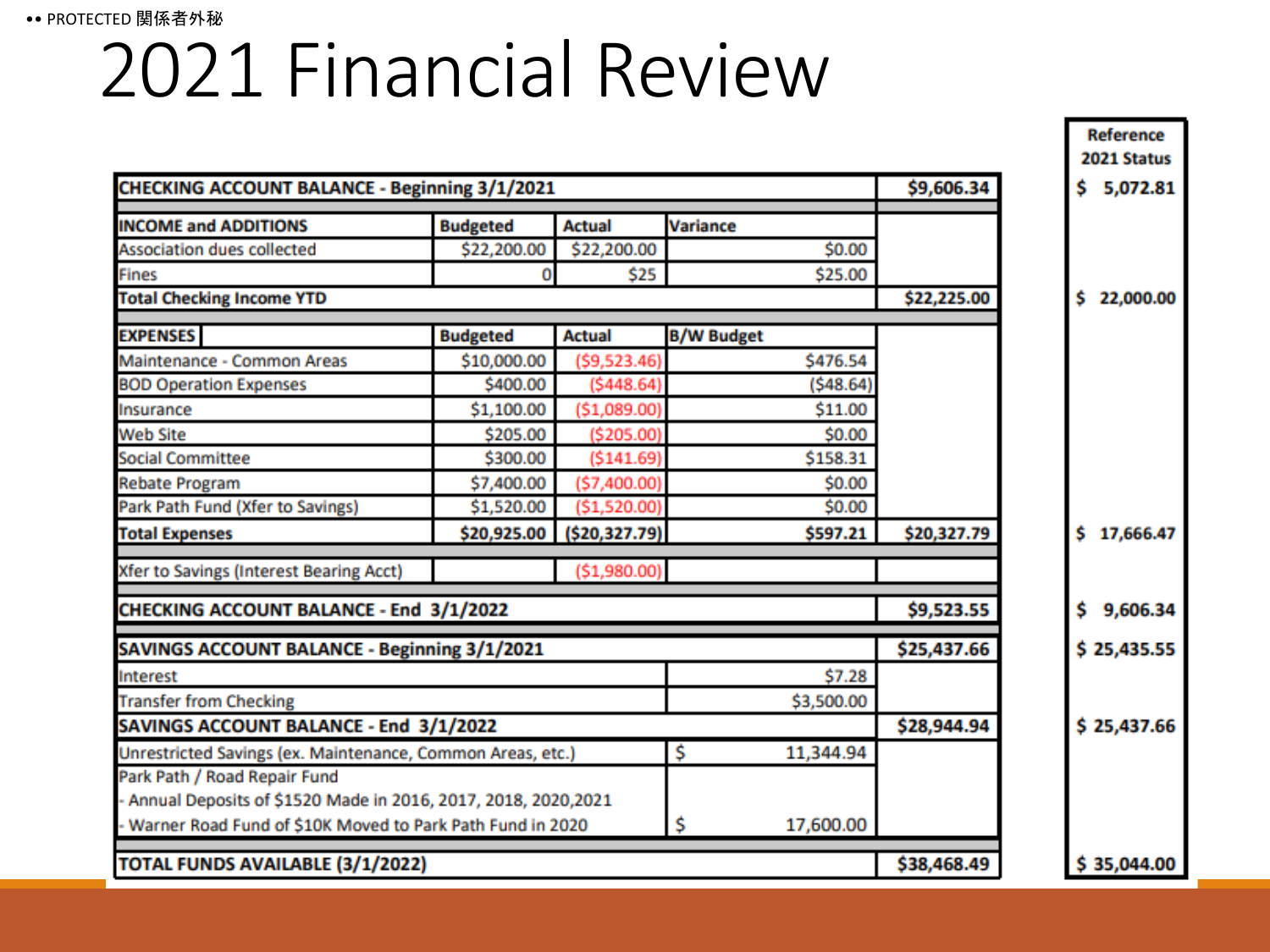#### 2022-23 FY Preliminary Budget

Budget & Assessment will be finalized by Board members

| <b>Saline Ridge Home Owner Assoc</b> |    |             | <b>REFERENCE</b>                     |    |             |  |              |
|--------------------------------------|----|-------------|--------------------------------------|----|-------------|--|--------------|
|                                      |    | 2022 Budget |                                      |    | 2021 Budget |  | <b>Delta</b> |
| <b>Revenue</b>                       |    |             | 22,200 (74 Houses X \$300)           | \$ | $22,200$ \$ |  |              |
| <b>Expenses</b>                      |    |             |                                      |    |             |  |              |
| <b>Social Committee</b>              | \$ | 300         |                                      | \$ | 300         |  | \$0          |
| <b>Board of Directors Expenses</b>   |    | 500         |                                      |    | 400         |  | ( \$100)     |
| Insurance                            | \$ | 1,200       |                                      | \$ | 1,100       |  | ( \$100)     |
| Maintenance (Landscaping)            | \$ | 11,000      |                                      | \$ | 10,000      |  | (\$1,000)    |
| Park Path Fund (Path Repair, Etc)    | Ş  | 1,520       | (Fund contained within Savings Acct) | \$ | 1,520       |  | \$0          |
| <b>Web Site</b>                      |    | 205         |                                      | \$ | 205         |  | \$0          |
| Dues Rebate**                        |    | 7,400       | (74 Houses X \$100)                  | \$ | 7,400       |  | \$0          |
| <b>Total Expense</b>                 |    | 22,125      |                                      | \$ | 20,925      |  | (51,200)     |
| <b>Net income</b>                    |    | \$75        |                                      | \$ | 1,275       |  | (\$1,200)    |

\*\* Dues rebates are not guaranteed. They depend on planned and unplanned expenses for the year.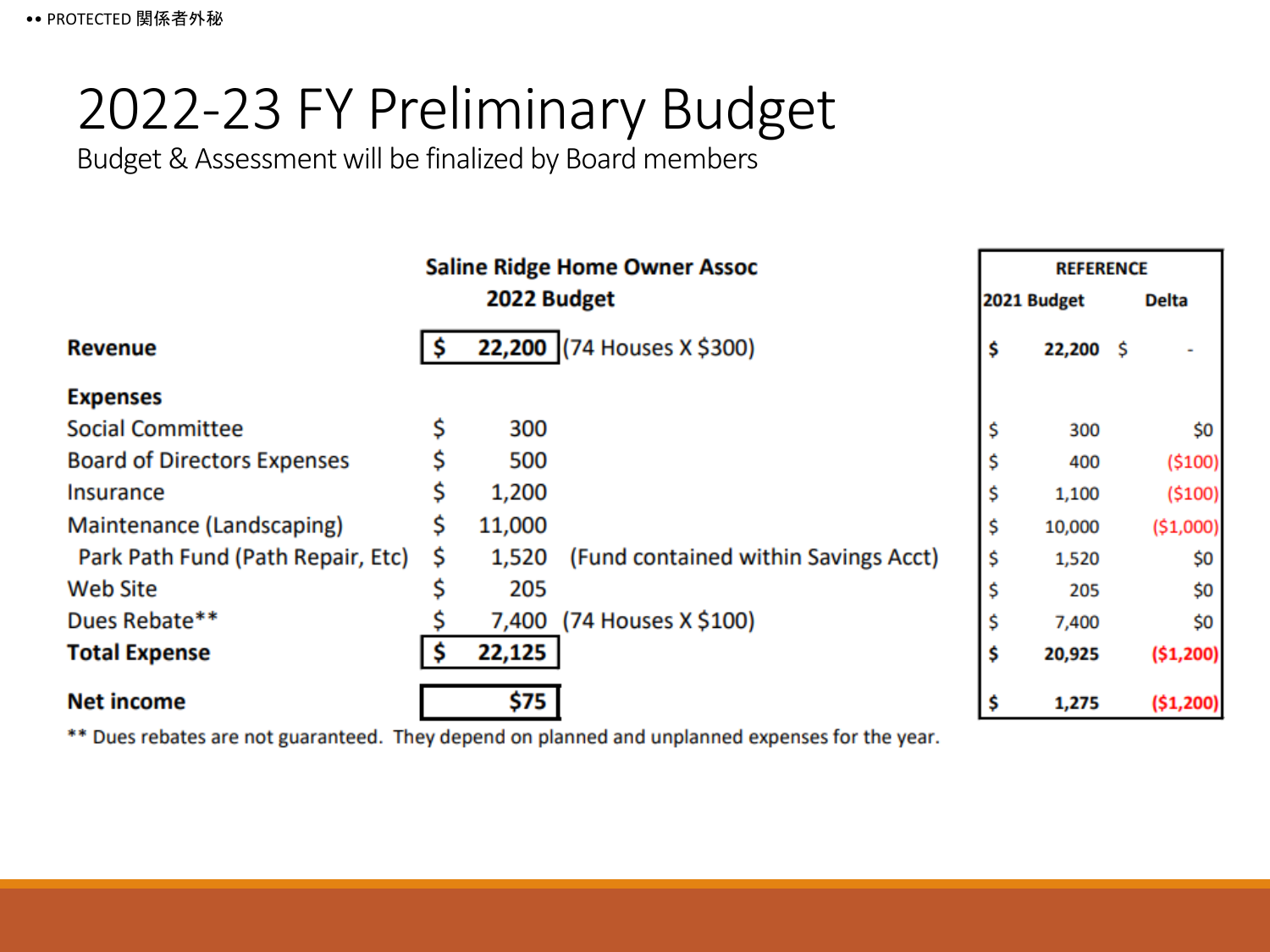### Call for New Board Members

**Currently 2 Vacancies** 

*– Co-Owners vote at this meeting (if we have quorum), or Board can appoint any vacancies*

- **Director responsibilities are not rigid we work as a team, where each of us have interest or skill.**
- **Opportunities can be:** 
	- Maintenance Coordination (Park, Entrance Sign)
	- Contract Management (landscaping, insurance)
	- **E** Architectural Review & Guidance
	- Secretary Communications, Minutes, Newsletter Items
	- **EX-laws management, Neighborly Enforcement**
	- Liaison to Township / County Government
	- Social Activities Coordination (Halloween Party, Yard Sales, Neighborhood Welcome)
- **Please raise your hand, we need your help!**

*Note: The Board has managed for many years to operate with only volunteer co-owners, giving their time & energy to take care of the neighborhood. But if we cannot get volunteers, we may be forced to contract with a professional management service, which would likely eliminate the annual dues rebate. Please help us avoid this!*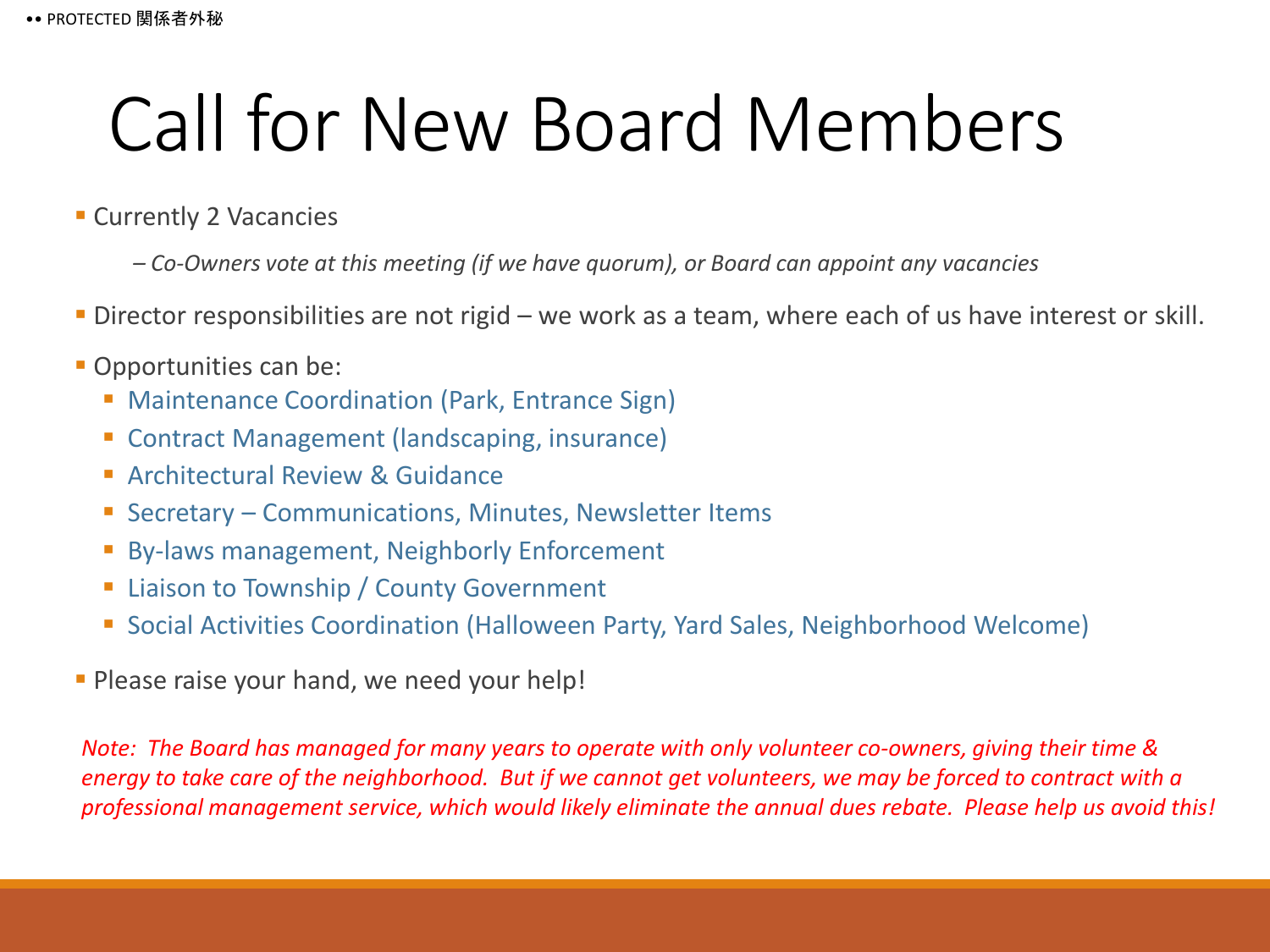### SRHA Role and Responsibility

- What the Board is / does:
	- A group of volunteers who care about the people in this neighborhood
	- **Example 1** Arrange to maintain common elements (mowing / fertilization)
	- Sometimes volunteer to perform weeding / fixing of broken items (e.g. the solar panels that light the sign at the front entrance) as time permits (we all work jobs and have family commitments)
	- **Maintain property values through neighborly by-law enforcement**
	- Attempt to be as thrifty as possible to provide a maximum refund
- What the Board isn't / does not do:
	- **Profit from being on the board**
	- Act as a personal neighborhood police force or hunt for violations
	- Solve disputes between neighbors except in the case of specific by-law violations that are causing these issues
	- Take on issues that are appropriately the role of local government or police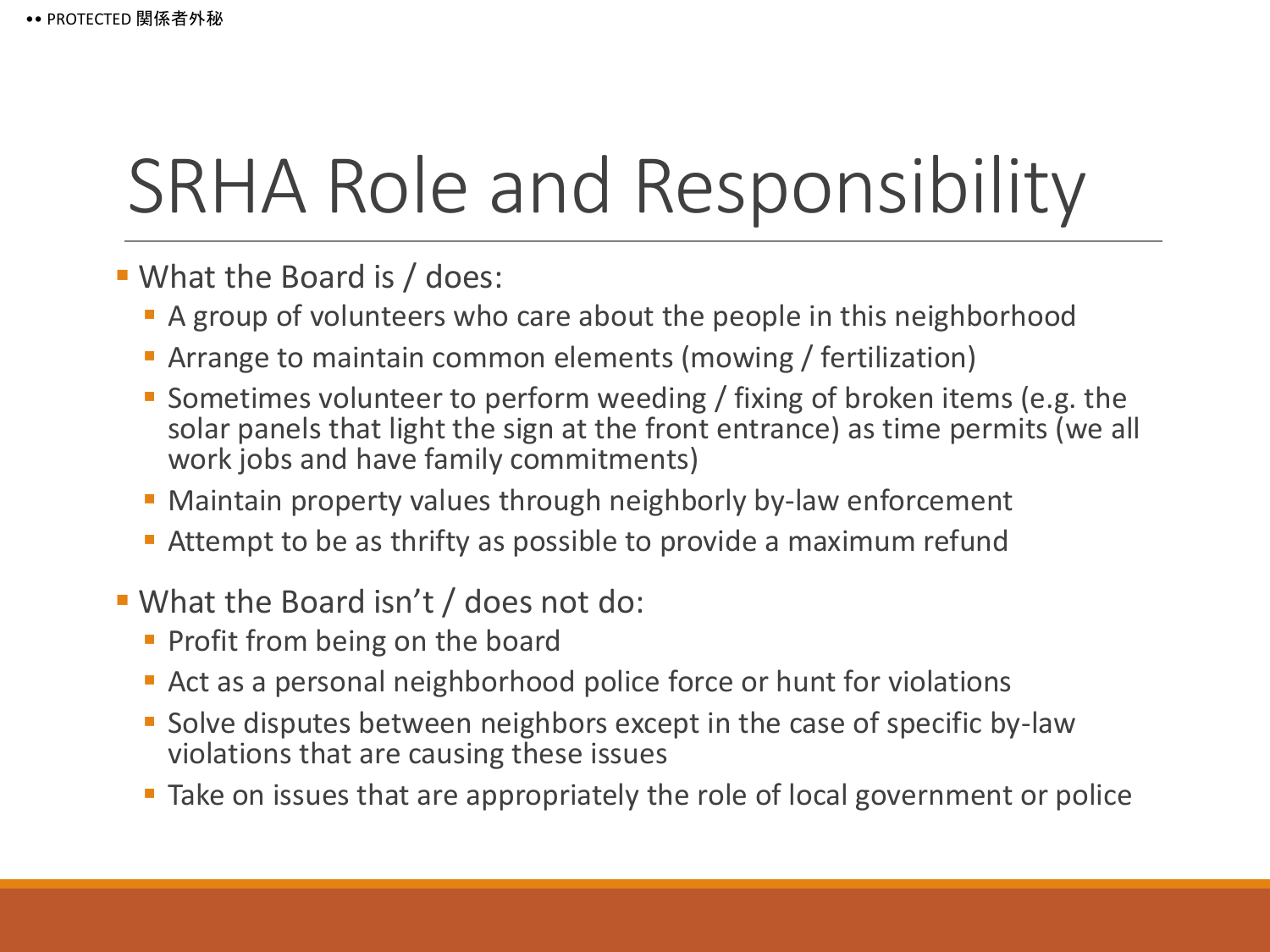•• PROTECTED 関係者外秘

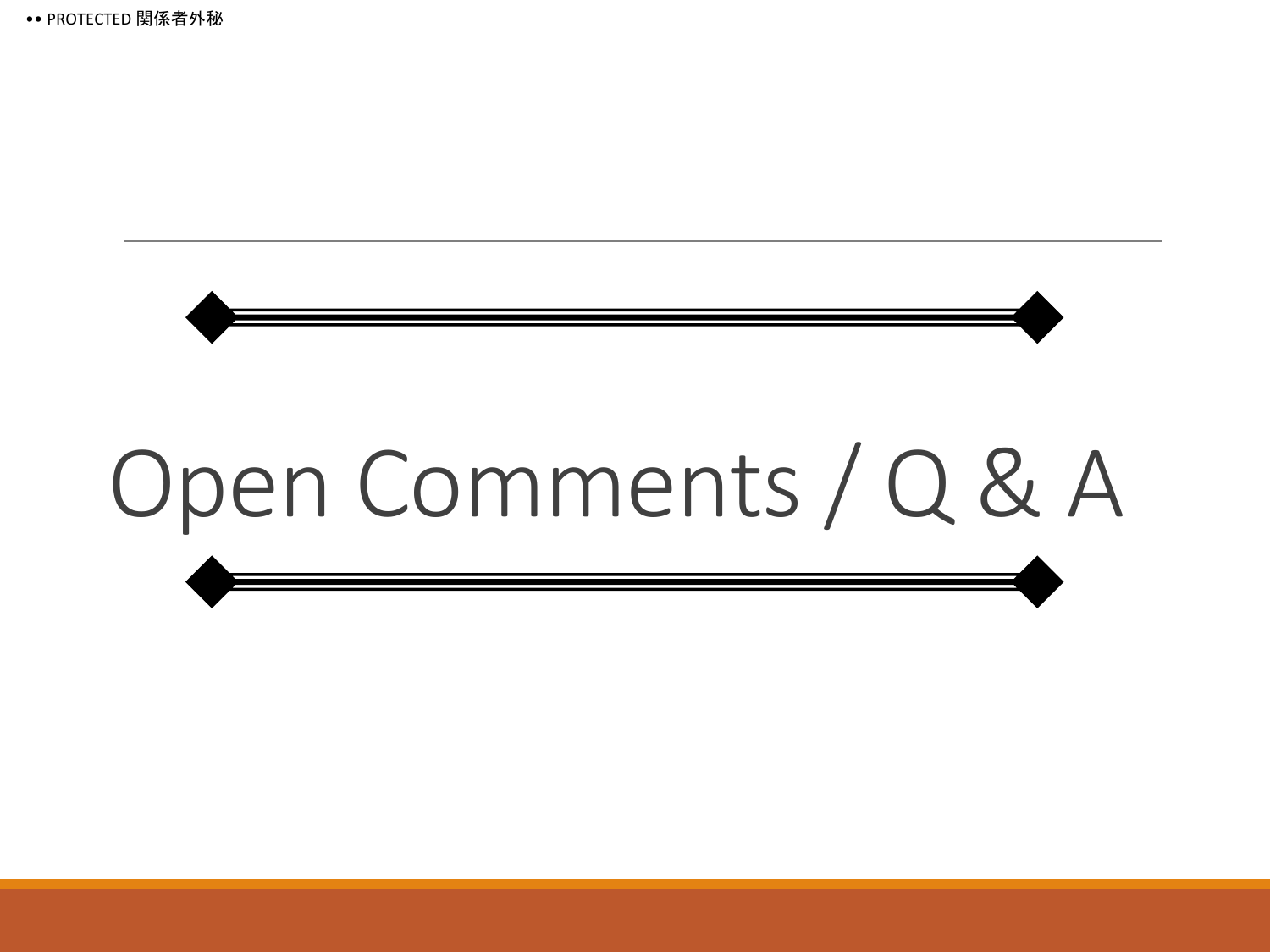#### Co-Owners Attending

- 1. David Willoughby
- 2. Dana Barnier
- 3. Leslie Moore
- 4. Fernando Moreno
- 5. Ben & Heidi Cutler
- 6. Todd Irgang
- 7. Keith Post
- 8. Carol Tondreau
- 9. Linda Lezotte
- 10. Matthew & Kim Sabourin
- 11. Nalina & Adam Fisher
- 12. Kris Harper
- 13. Scott Caudill

13/74 homes represented = 17%. Not an official quorum (26 homes - 35%)